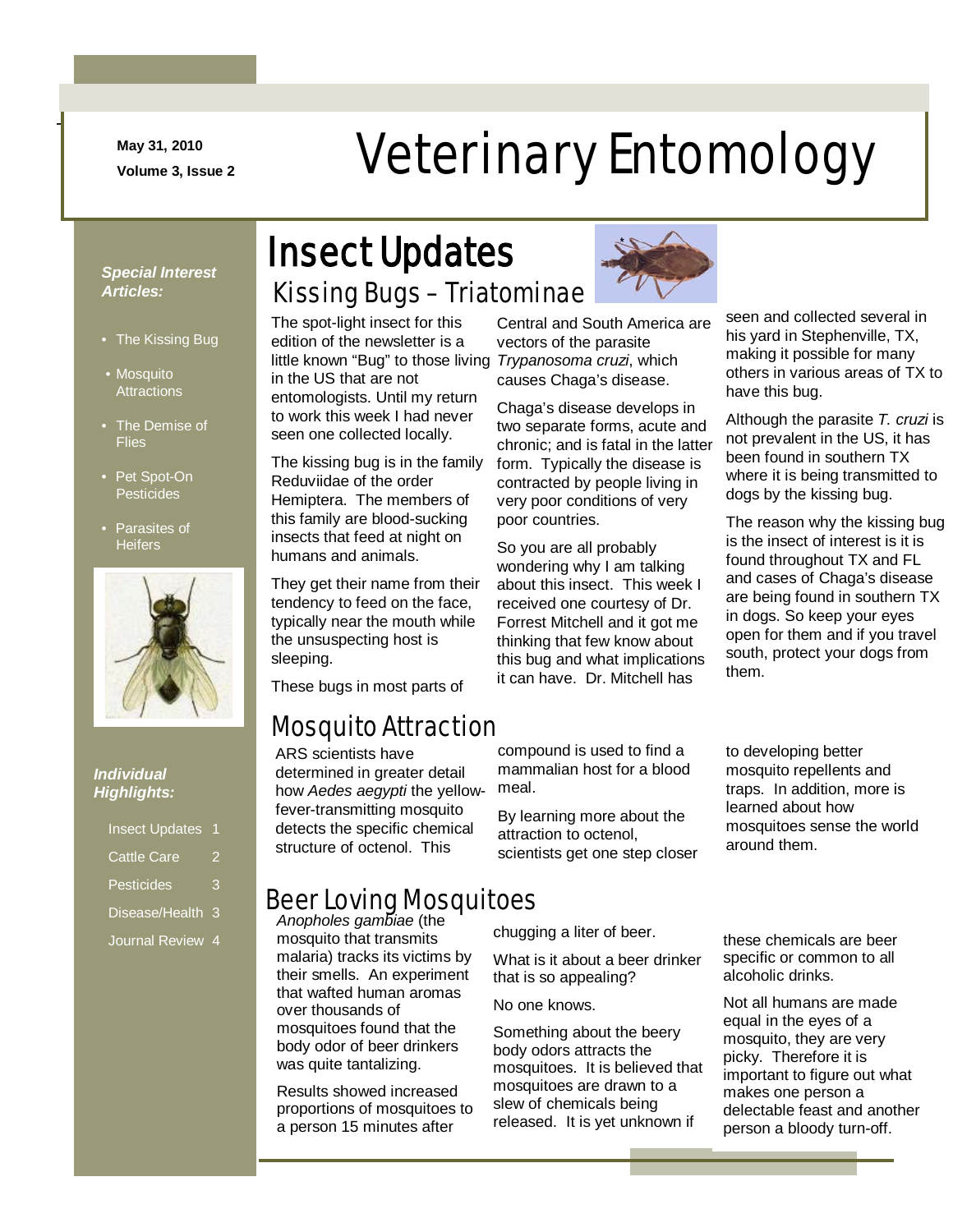### Plan the Demise of Flies Cattle Care



*"Large populations of bloodthirsty stable flies can reduce milk production in lactating herds by 15 to 30 percent."*

Winter is over and the flies are here, in some areas they are here in full force and it is only the end of May. It is time to initiate an integrated pest management (IPM) program that will effectively manage these fly populations.

In dairy operations the two primary species of concern are house flies and stable flies.

House flies breed throughout the facility and have a turn-over of 10 to 14 days. Females lay 150 to 200 eggs and 1 lb manure can contain more than 1500 maggots. It is important to break their life cycle in order to take control.

Stable flies look like house flies in appearance but they bite, hard! They can lead to reduced milk production when large populations form.

4 components of IPM for fly control:

- 1. **Cultural Control** effective sanitation practices to keep the environment clean and as dry as possible.
- 2. **Biological Control** insect predators and parasites help reduce fly larvae and pupae populations. These are available naturally or can be purchased (parasitoid wasps).
- 3. **Chemical Control** there are a wide variety of products available, read the label first and follow all the regulations.
- 4. **Physical Control** tapes, traps and lights are forms of physical control aimed at attracting and killing the adult fly. This method is best for areas where chemicals cannot be used.

For the best results, all IPM components should be used together to ensure effective control measures.

#### **Biological Fly Control**

The key to fly control is manure management; there must be a sufficient system in place to manage manure in order to control flies.

Steps to reduce fly numbers:

- 1. Keep undisturbed manure as dry as possible
- 2. Scrape empty pens, alleyways, and fence lines to remove manure
- 3. Clean up spilled feed, decaying hay and silage
- 4. Control weeds to remove fly resting areas

Next step is to consider releasing parasites (i.e. parasitoid wasps) to help reduce fly numbers in properly managed manure.

### Combating the Hazards of Horn & Face Flies

Protect Calf Health with Biosecurity

With the summer heat comes the invasion of troublesome flies such as horn flies and face flies.

Both species can wreak real economic damage on cattle production, especially calves and stockers. Fly control is crucial.

Horn flies can be controlled with pesticides applied to the

Steps to take on the farm: 1. Raise calves

2. Work calves

individually, prevent feces transfer between calves. Limit worker access within calf housing.

youngest to oldest since older calves harbor more pathogens. 3. Workers touching

back and/or using ear tags and feed-thru products. (See the last edition of Veterinary Entomology Newsletter to learn more).

Face flies do not bite but cluster around the eyes and nose of cattle where they feed on the tears, saliva, mucus and blood. They irritate the cattle and can transmit the bacterium that

causes pinkeye.

Calves with pinkeye sell for \$10-\$12 less per hundred weight than healthy calves.

Many pesticide products marketed for horn flies will also control face flies.

secretions such as saliva and feces mush disinfect themselves before touching another calf; including boots, hands and gloves.

- 4. Sanitize bottles and nipples (or buckets) between feedings, scrub with brushes to clean adequately.
- 5. Waste milk is high in

pathogen load, pasteurize correctly before using. Not recommended to use mastitic milk.

- 6. Flies and vermin are transmitters of pathogens and must be controlled.
- 7. Proper and swift removal of dead calves.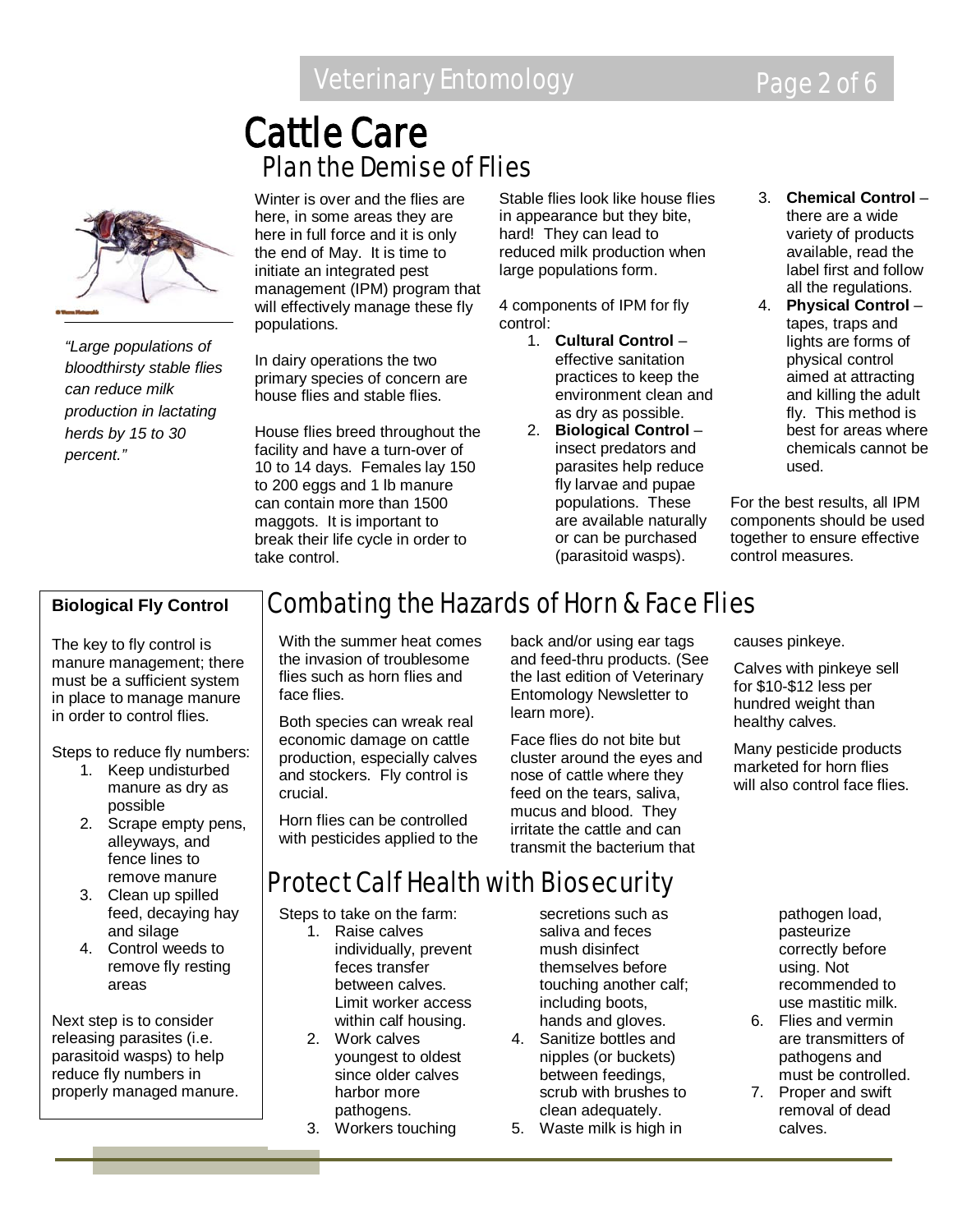### EPA takes action to establish new bug bomb labeling Pesticides Update/Outlook

EPA is taking action to improve residential safety and reduce risks associated with bug bombs, or total release foggers (TRFs). The Agency is calling for significant changes to their

labeling to address the most common causes of exposure incidents associated with TRFs.

To draw attention to critical information, future bug bomb labels must be written in plain language with clear headings, improvements, including transitioning to smaller foggers, time-delayed release, and nonflammable propellants.

### Bt Control of Roundworms

Roundworms are very damaging to children outside the US. Therefore a scientist at UC San Diego was prompted to look at Bt as a control method for

roundworms.

Data shows resistance is forming to the common chemicals used to treat them. Bt (usually used for pest control

in crops) is being fed to animals (goats) and decreasing the number of adult roundworms by 70% and egg production of the worms by 98%.

Domino's Pizza, Inc's

New improved pizza campaign helps deliver a boost for slumping cheese prices.

### EPA Evaluating Pet Spot-on Products

The EPA is pursuing a series of actions to increase the safety of spot-on pesticide products for flea and tick control for cats and dogs.

Immediately, EPA is reviewing labels to determine which ones need stronger and clearer labeling statements. They will also be developing more stringent tests and evaluation requirements for both existing and new products.

All steps are being taken in order to help prevent adverse reactions from pet spot-on products.

Collaboration with FDA is also occurring since they regulate some similar products.

EPA will continue to reach out to the public with the actions they are taking and will provide information that will help consumers use pet pesticide products safely. They are

committed to sharing information with the public and will be making reports from an expert team of veterinarians available.

Go to

[http://www.epa.gov/pesticides/health](http://www.epa.gov/pesticides/health/petproductseval.html) [/petproductseval.html](http://www.epa.gov/pesticides/health/petproductseval.html) for more information on this new project.

I will keep you posted on spot-on products when new information is made available.

# Parasites can rob Heifer Growth Human & Animal Disease & Health

If your goal with a beef or dairy heifer is to reach a certain age and weight for the first breeding and conception, do not ignore the damage parasites can have in the process.

USDA NAHMS study showed 25% of operations never dewormed weaned beef heifers and only 55% of dairy heifers were actually dewormed. Beef and dairy heifers deal with the same parasite species. Parasites are being picked up in the pasture.

Timing means a lot in a young, growing animal. Dairy heifers should be dewormed prior to being exposed to parasites (pasture). It is good to deworm when they go out onto pasture or onto newly growing pasture. It is then good to deworm again in 8-12 weeks

Beef calves should be dewormed 8 weeks after turnout. It is effective to deworm the dams as well to keep the pasture clean for the calves. Another deworming may be beneficial when approaching

the end of the grazing season and again at turn out next spring.

Many stockers/replacements are being dewormed too many times (3-5) which is leading to resistance and worm populations that are no longer susceptible to the dewormer.

Many times replacements are forgotten until needed and then they are not at breeding size. Replacements should be treated as an investment and vaccinated and dewormed accordingly.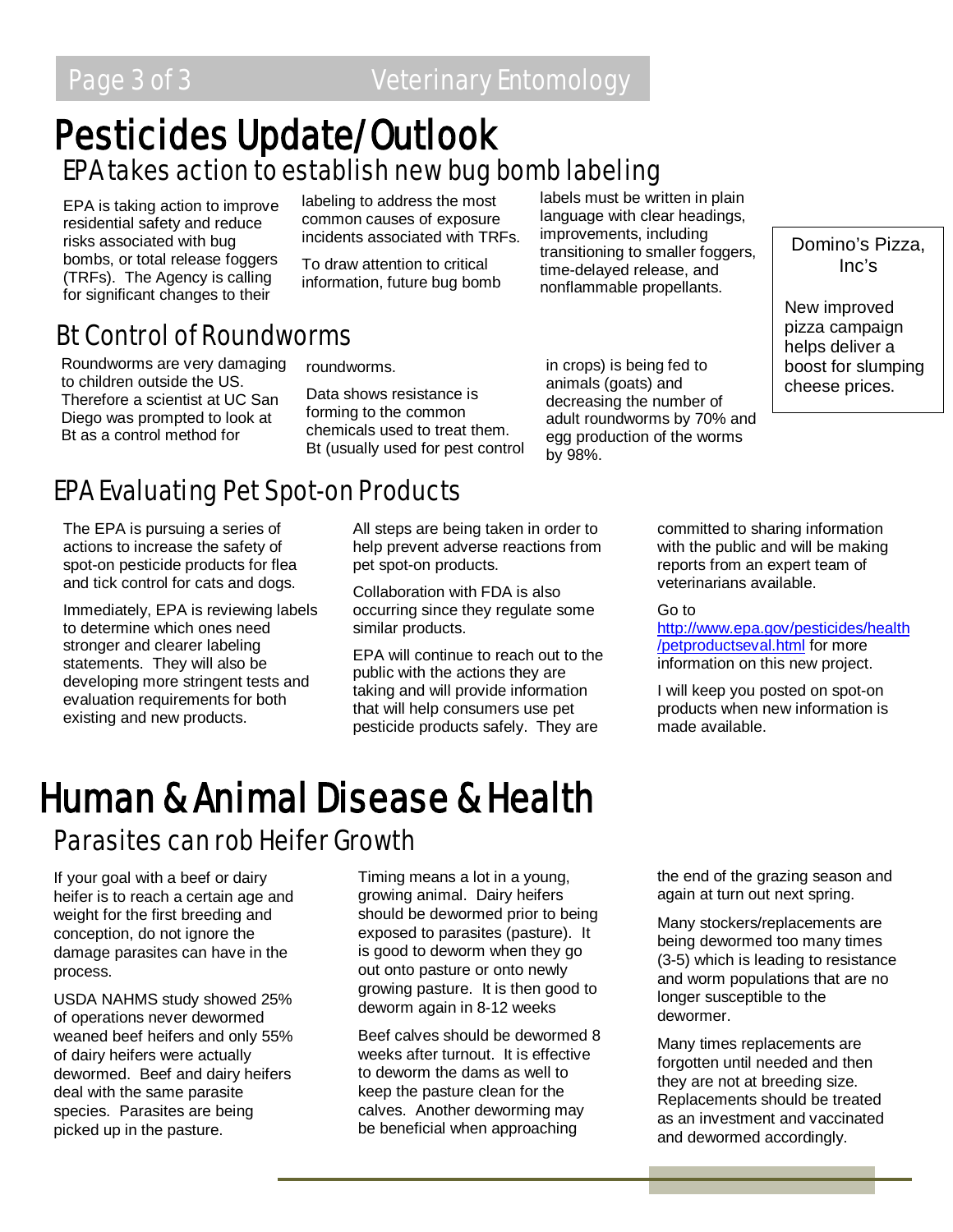## **Journal Reviews**<br>Entomopathogenic fungal activity against pupae and adult *Haematobia irritans* (Diptera: Muscidae). 2010. Mochi et al. Vet Parasitol. 168:105-110.

This study compared the fungi *Metarhizium anisopliae, Beauveria bassiana, Isaria fumosorosea,* and *Isaria farinosa* on pupae and adult horn flies. Groups of fly pupae and adults were sprayed with fungi isolates in the

laboratory.

High concentrations of conidia caused death of pupae with *I. farinosa* being the most effective.

*M. anisopliae* and *B. bassiana* were

#### Acidification of calf bedding reduces fly development and bacterial abundance. 2010. Calvo et al. J Dairy Sci. 93: 1059-1064.

Sodium bisulfate (SBS), an acidifier that reduces the pH in bedding and flooring, reduces bacteria and immature fly development.

The application of SBS to rice hull calf

bedding and calf slurry (BED) was conducted to observe house fly larval reduction.

Overall, acidification of calf BED using the acidifier SBS resulted in a reduction effective on adults at high concentrations but *I. fumosorosea* and *I. farinosa* were not.

**The Impact.** Alternative control methods that does not contain synthetic pesticides.

of bacteria and house fly larval survival.

**The Impact.** This form of fly control might reduce adult fly production and fly-related stress in calves.

#### The housefly, *Musca domestica*, as a possible mechanical vector of Newcastle disease virus in the laboratory and field. 2010. Barin et al. Med Vet Entomol. 24: 88-90.

Newcastle disease is a highly infectious virus shed in the feces of infected birds. Muscid flies contribute to disease transmission by visiting infected manure.

2000 house flies collected near poultry farms were examined their ability to

harbor Newcastle disease virus.

Laboratory reared house flies were exposed to NDV. The virus was detected in the dissected gastrointestinal tract for up to 72 h post

–exposure, untreated control were negative.

**The Impact**. House flies serve as mechanical vectors of Newcastle disease for up to 72 h, within that time they can travel several miles.

#### Comparative plasma disposition, bioavailability and efficacy of ivermectin following oral and pour-on administrations in horses. 2010. Gokbulut et al. Vet Parasitol. 170: 120-126.

Different ivermectin products compared (pour-on, paste and injectable) were applied to horses, weight and strongyle egg counts were taken for 10 weeks.

Fecal strongyles were reduced by 100% for all weeks but the first after the IVM injectable. The IVM paste reduced

strongyle eggs 100% until week 7 and then 95-99% until the end of the study. IVM pour-on resulted in a mean reduction of 82-97% throughout the entire study period.

The lower bioavailability of IVM in horses treated with pour-on can lead to poor plasma concentrations that may promote the development of drug resistance in parasites.

**The Impact**. All formulations of IVM work but the pour-on is the least effective, therefore allowing parasites to develop resistance. Although more convenient, the pour-on is not the best method for applying IVM.

### Treatment of horses with cypermethrin against the biting flies Culicoides nuberculosus, Aedes

#### aegypti and *Culex quinquefasciatus*. 2010. Papadopoulos et al. Vet Parasitol. 169: 165-171.

The pyrethroid insecticide cypermethrin was tested *in vitro* on horses. Hair was collected and sprayed with Deosect, a Fort Dodge Animal Health product.

*Culicoides nuberculosis, Aedes aegypti*  and *Culex quinquefasciatus* were then placed in contact with the hair at various intervals.

For *C. nuberculosis*, mortality was close to 80% 7 days after treatment but declined gradually; mean mortality was still around 50%.

*Ae. aegypti* and *C. quinquefasciatus*

appeared to be less susceptible and the toxic effects declined more quickly.

**The Impact**. Potential for another topical insecticide treatment for horses against biting flies.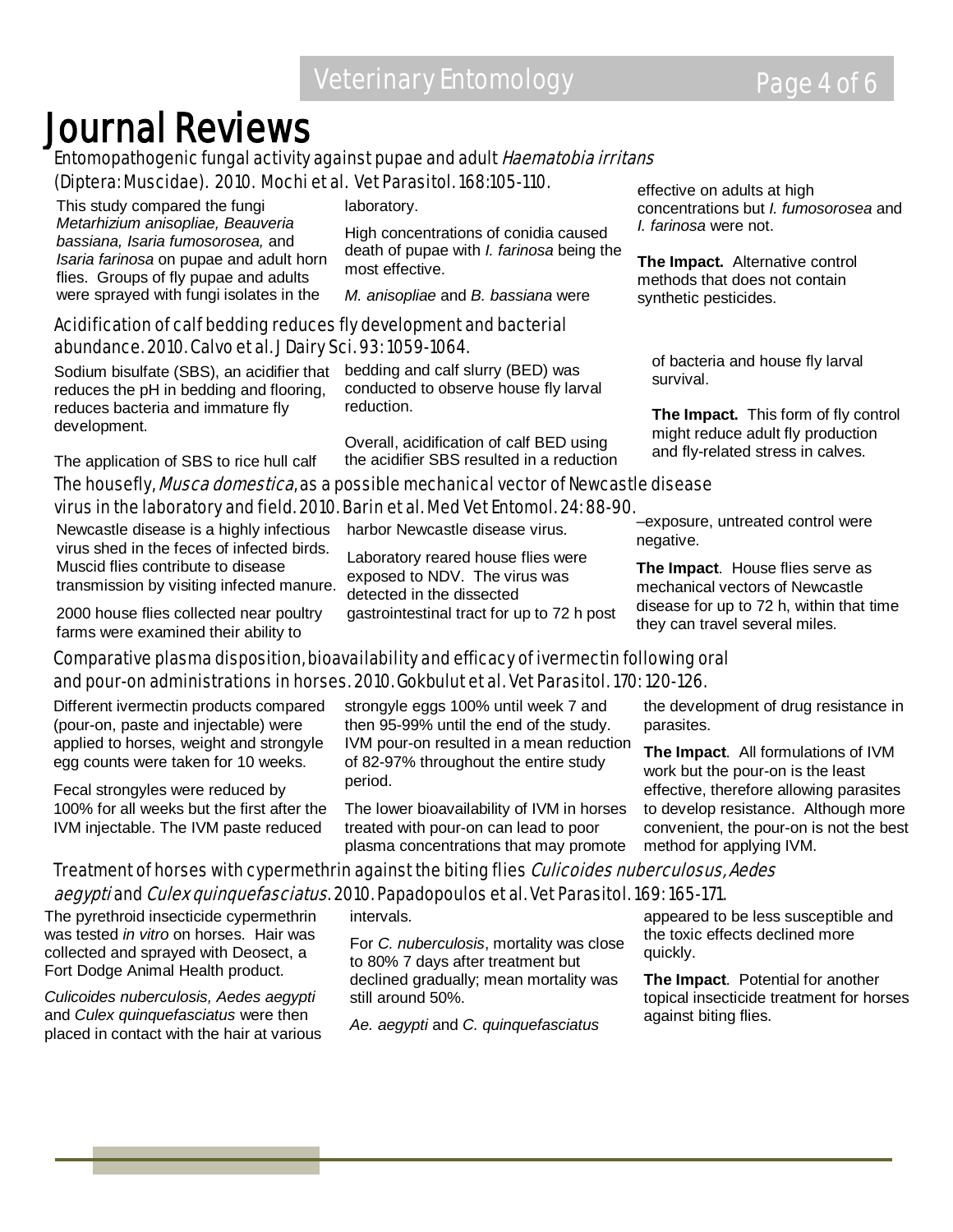#### Effects of orally administered spinosad (Comfortis®) in dogs on adult and immature stages of the cat flea (Ctenocephalides felis). 2010. Blagburn et al. Vet Parasitol. 168: 312-317.

The efficacy and quickness of spinosad against adult fleas on dogs was evaluated.

Dogs were randomly treated with spinosad tablets, flea combs were performed at 0.5, 1, 2, 4, 8, 12, 24, and 48 h intervals. Mean flea counts were 53.7%, 64.2%, 85.8% and then 100% for the remaining checks.

Another study consisted of dogs being administered tablets, then infested with 600 fleas at 3 h and then reinfested at 1 month. Dogs were then checked for flea eggs. Spinosad was highly effective at reducing egg production 99.8% throughout the study.

**The Impact**. Comfortis® appears to be a quick, effective method for treating for fleas on dogs.

#### Volatiles emitted from eight wound-isolated bacteria differentially attract gravid screwworms (Diptera: Calliphoridae) to oviposit. 2010. J Med Entomol. 47: 349-354.

Screwworm infested animal wounds were tested for attraction to gravid flies in varying bioassays.

Certain bacteria volatiles were found to be more attractive than others

when presented to the flies singly.

When all the 8 bacteria species were mixed together and presented to the gravid flies, the greatest amount of oviposition occurred.

**The Impact**. Screwworm flies use bacteria volatiles when looking for an oviposition site in addition to finding a site that will provide a bloodmeal.

#### Evaluation of housing as a means to protect cattle from *Culicoides* biting midges, the vectors of bluetongue virus. 2010. Baylis et al. Med Vet Entomol. 24: 38-45.

Experiments were set up to catch *Culicoides* with light-traps inside and outside four different farms in May June and October.

More biting midges were collected during the summer months than in October. The presence of cattle increased catches by 2.3 times and outside traps caught 6.5 times more insects.

**The Impact.** A simple change, like bringing cattle or other animals inside, reduces their risk of being bit and therefore catching diseases.

#### Detection of bluetongue virus RNA in field-collected *Culicoides* spp. (Diptera: Ceratopogonidae) following the discovery of bluetongue virus serotype I in white-tailed deer and cattle in Louisiana. 2010. Becker et al. J Med Entomol 47: 269-273.

cause serious hemorrhagic disease with high mortality rates in sheep and deer. Cattle and goats rarely show clinical symptoms. Five serotypes naturally occur in the U.S.

An infection with bluetongue virus can Louisiana. The authors then set out to trap *Culicoides*, the vectors of BTV, around the area and assay the virus' RNA to determine which serotypes were present in the insects.

In 2004, the serotype BTV-1 was

detected for the first time in deer from 13 and BTV-17 in some of the (native The authors collected four different species of *Culicoides* and detected BTV- serotypes). No insects were found that carried BTV-1 but they must be out there cause BTV is only transmitted by insect bites from host to host and several deer and cattle have been infected with BTV-1.

**The Impact**. The detection of BTV-1 in the U.S. means problems for deer from a different version of BTV that is fatal.

#### Evidence for role of white-tailed deer (Artiodactyla: Cervidae) in epizootiology of cattle ticks and southern cattle ticks (Acari: Ixodidae) in reinfestations along the Texas/Mexico border in south Texas" A review and update. 2010. Pound et al. J Econ Entomol. 103: 211-218.

Pound et al. have taken the time to summarize confirmational support for the role of white-tailed deer in the maintenance of cattle tick and southern cattle tick populations in

Texas.

Looking at historical accounts, circumstantial evidence from review of recent infestations, and cattle fever tick infestations on white-tailed deer live-

#### First report of the cattle tick Rhipicephalus microplus resistant to ivermectin in Mexico. 2010. Perez-Cogollo et al. Vet Parasitol. 168: 165-169.

Paper 1 – Field collected populations of the also significant differences between cattle tick from three different farms in Mexico were tested in the lab with ivermectin.

were resistant to ivermectin. There were

populations indicating different levels of resistance to ivermectin.

It was determined that all three populations showed that after only ten generations in *Paper 2 –* The study conducted in Brazil the laboratory resistance can be increased.

#### cattle tick and southern cattle tick are found on other hosts besides cattle. Selection of an ivermectin-resistant strain of Rhipicephalus microplus (Acari: Ixodidae) in Brazil. 2010. Klafke et al. Vet

maintain the tick population.

captured, verifies the deer's ability to

**The Impact**. Despite original belief, the

#### Parasitol. 168: 97-104.

**The Impact**. Resistance to ivermectin is being achieved by cattle tick populations thereby limiting the number of pesticides available for control of the cattle tick. But studying the resistance in a laboratory can help determine the mechanisms of and potential methods to control resistance.